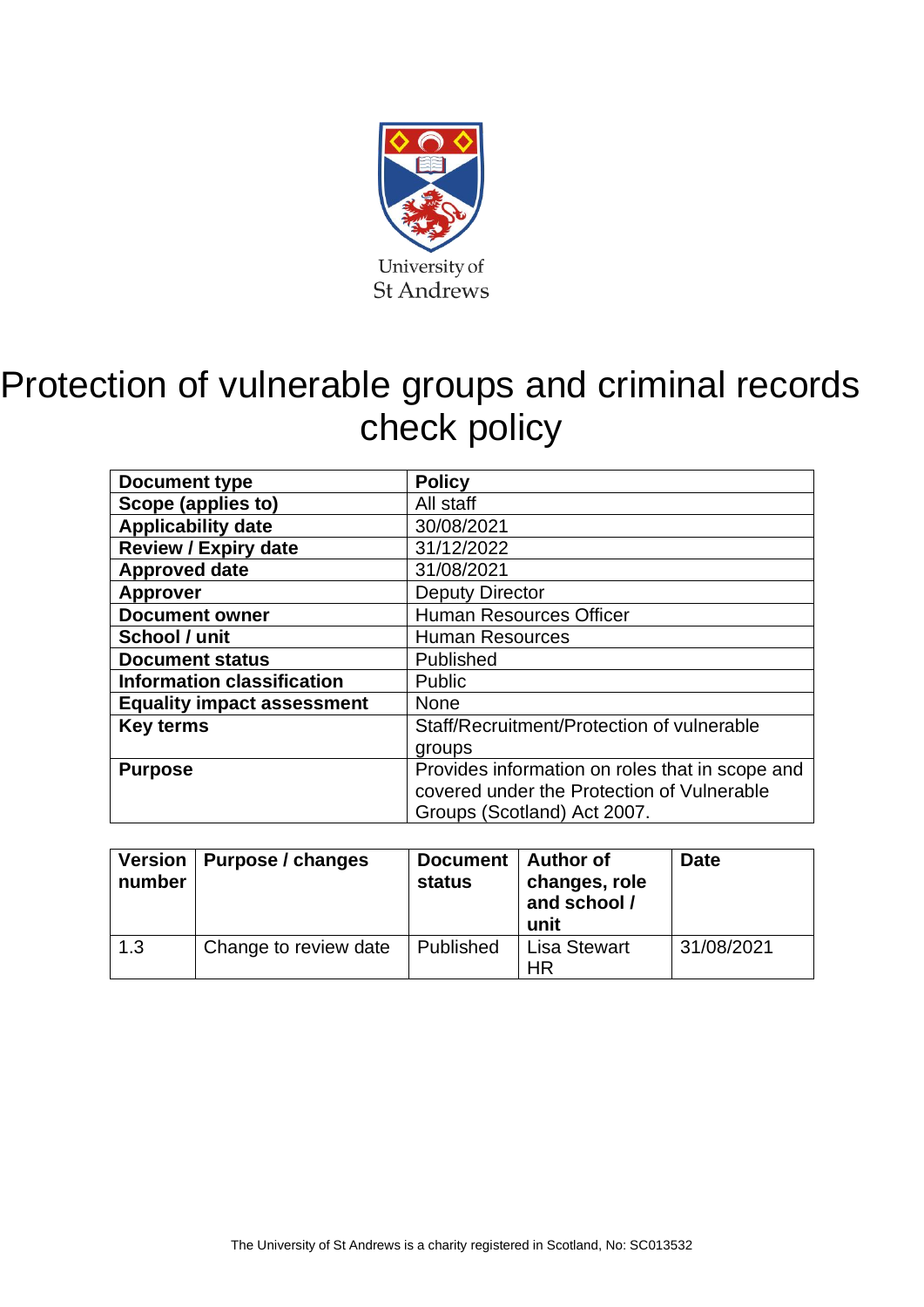# **Table of contents**

| 1.  | Policy statement                                                                  | 3              |
|-----|-----------------------------------------------------------------------------------|----------------|
| 2.  | Scope                                                                             | 3              |
| 3.  | Introduction to the Protection of Vulnerable Groups (Scotland) Act 2007           | 3              |
| 4.  | Definition of children and protected adults                                       | $\overline{4}$ |
| 5.  | <b>Regulated work</b>                                                             | 5              |
| 6.  | How to assess whether the work is regulated                                       | 5              |
| 7.  | Regulated work and University posts                                               | $\overline{7}$ |
| 8.  | Work in Schools                                                                   | 8              |
| 9.  | <b>Research issues</b>                                                            | 8              |
| 10. | Summer schools                                                                    | 9              |
| 11. | <b>Students</b>                                                                   | $9\,$          |
| 12. | <b>Existing Staff</b>                                                             | 9              |
| 13. | <b>PVG Scheme Records</b>                                                         | 9              |
| 14. | Fees                                                                              | 10             |
| 15. | <b>Sharing Disclosure/Scheme Records</b>                                          | 10             |
| 16. | Referrals by organisations                                                        | 10             |
| 17. | Recruitment of ex-offenders                                                       | 10             |
| 18. | Procedure for recruitment and selection of University staff                       | 11             |
| 19. | Other types of checks                                                             | 12             |
| 20. | Handling, holding and Destroying Scheme Record/Disclosure Information             | 12             |
| 21. | Policy review                                                                     | 12             |
|     | Appendix A: Regulated posts at the University                                     | 14             |
|     | Appendix B: Handling, Holding and Destroying Scheme Record/Disclosure Information | 15             |
|     | Appendix C: Guidance notes for the PVG Scheme                                     | 16             |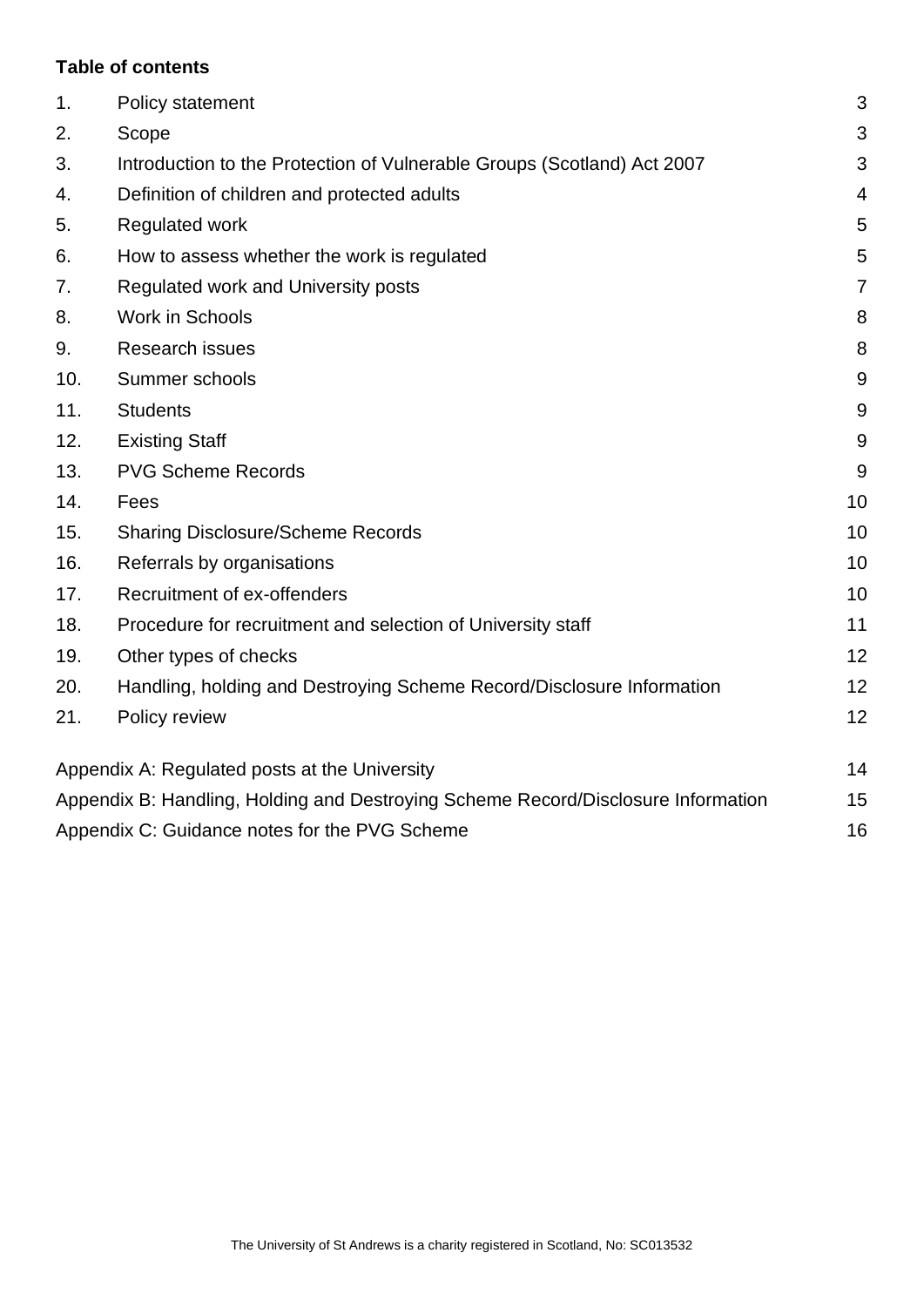## <span id="page-2-0"></span>**1. Policy statement**

- 1.1 The University is committed to providing a safe and protected environment for its staff and students at all times and therefore we will fully comply with the relevant legislation and statutory guidance to ensure that, where appropriate, applicants for vacancies and employees are members of the Protection of Vulnerable Groups Scheme (PVG Scheme) which has been introduced by the Protection of Vulnerable Groups (Scotland) Act 2007 (the 2007 Act).
- 1.2 The University is committed to equality of opportunity for all and to providing an environment that is free from unfair and unlawful discrimination.

# <span id="page-2-1"></span>**2. Scope**

- 2.1 Staff who carry out regulated work with children and/or regulated work with a protected adult under the 2007 Act are required to be members of the PVG Scheme. This is to ensure that they are not currently barred from carrying out work with children or protected adults or become barred in the future whilst still in our employment.
- 2.2 Initially, this will relate only to new staff to the University or staff transferring internally into regulated work. However, over a period of approximately 4 years all existing staff in posts that are deemed to fall into the scope of 'regulated work' will have to become PVG Scheme members.
- 2.3 This policy provides a list of positions that the University already deems to be regulated work, however it is hoped that the guidance provided here will enable staff to assess whether any other positions/research projects etc. that come up require membership of the PVG Scheme. If in doubt, Human Resources can be contacted for advice.

# <span id="page-2-2"></span>**3. Introduction to the Protection of Vulnerable Groups (Scotland) Act 2007**

- 3.1 The PVG Scheme replaces enhanced disclosure for individuals working with vulnerable groups i.e. children and protected adults. It went live on 28 February 2011.
- 3.2 The PVG Act introduces a new concept of 'regulated work'. Regulated work with children supersedes the definition of childcare position in the Protection of Children (Scotland) Act 2003 and regulated work with adults supersedes contact with an adult at risk.
- 3.3 The PVG Act replaces the Disqualified from Working with Children List with the PVG children's list. It also establishes, for the first time in Scotland, a list for those who are unsuitable to do regulated work with adults.
- 3.4 It introduces the concept of retrospective checking which is the process for managing how individuals already doing regulated work when the PVG Scheme goes live should be brought into the Scheme.
- 3.5 The PVG Scheme is still managed and delivered by Disclosure Scotland as an executive agency of the Scottish Government. The Protection Unit within Disclosure Scotland receives and considers referrals and takes decisions, on behalf of Scottish Ministers, about those people who may be unsuitable to work with children or protected adults.
- 3.6 The new Scheme offers continuous updating. Disclosure Scotland continue to collect vetting information about an individual after the initial disclosure check has been made so that new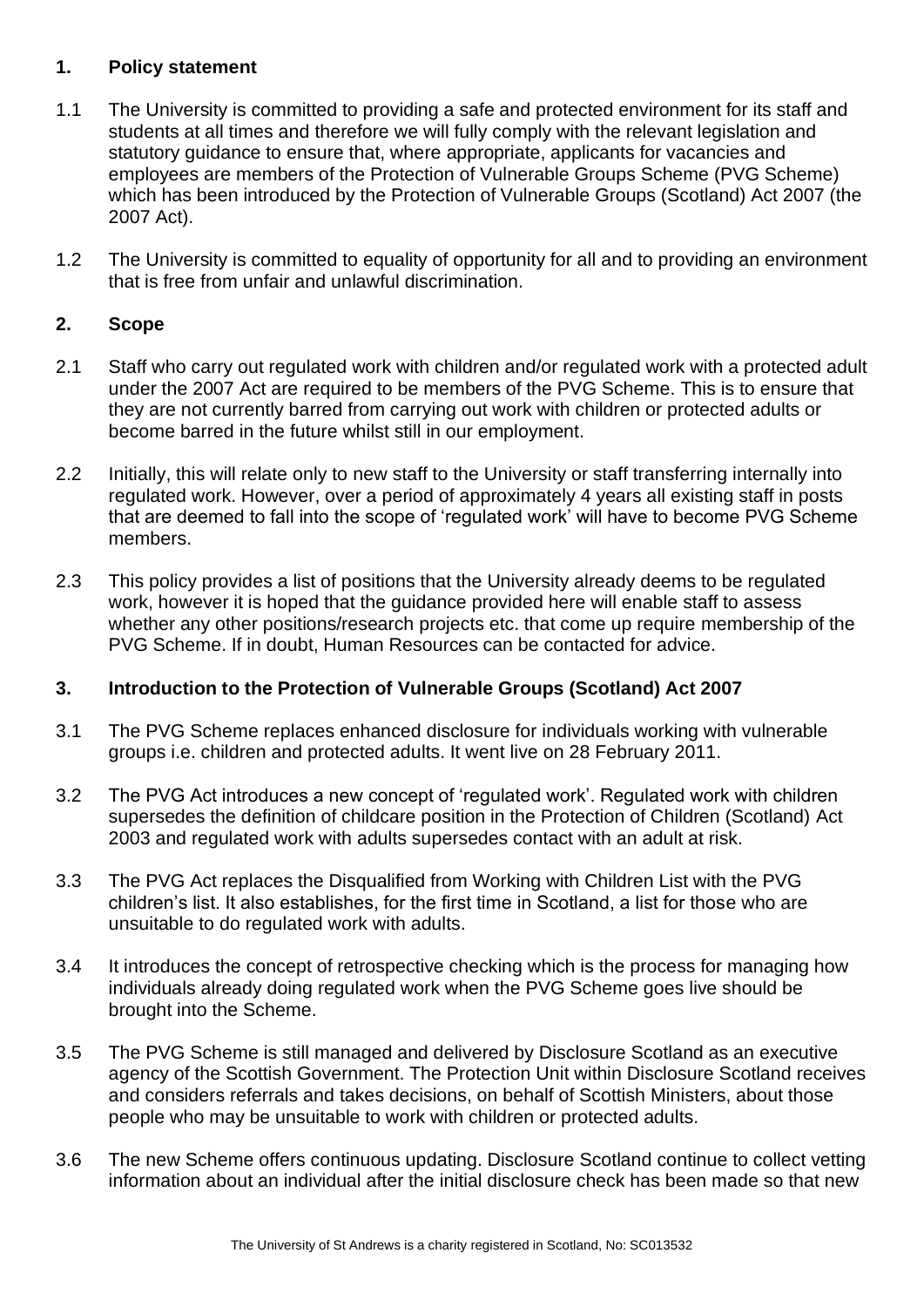information indicating that they might be unsuitable can be acted upon. The University as an employer and registered body will be kept informed if any employee, who is a member of the scheme, becomes unsuitable for work with vulnerable groups.

3.7 An individual who is doing regulated work when barred is committing an offence from the date the scheme went live. It is also an offence for an organisation to recruit a barred individual to do regulated work.

# <span id="page-3-0"></span>**4. Definition of children and protected adults**

- 4.1 A **child** is defined as an individual under 18 years of age
- 4.2 A **protected adult** is defined as an individual aged 16 or over who is provided with (and thus receives) a type of care, support or welfare service. Protected adult is a service based definition and avoids labelling adults on the basis of their having a specific condition or disability.
- 4.3 There are four categories of services, receipt of any one of which makes an individual a protected adult:
	- Registered care services
	- Health services
	- Community care services
	- Welfare services
- 4.4 Welfare services is the category that is most relevant to the University as this can be applied to e.g. Student Services. Welfare services are defined as follows:
- 4.5 A welfare service includes any service which provides support, assistance, advice or counselling to individuals with particular needs meeting the following conditions. The service must be a service that:
	- a. is provided in the course of work to one or more persons over 16
	- b. is delivered on behalf of an organisation
	- c. requires training to be undertaken by the person delivering the service
	- d. has a frequency and formality attached to the service
	- e. either:
		- requires a contract to be agreed between the service provider and the recipient of the service prior to the service being carried out; or
		- is personalised to an individual adult's needs
- 4.6 With regards to training, this test may be met by training which is not specialist or related to a professional qualification. They must have had some basic training.
- 4.7 It should be noted that an individual is only a protected adult at the time they receive the service.
- 4.8 It is possible for a 16 or 17 year old to be both a child and a protected adult.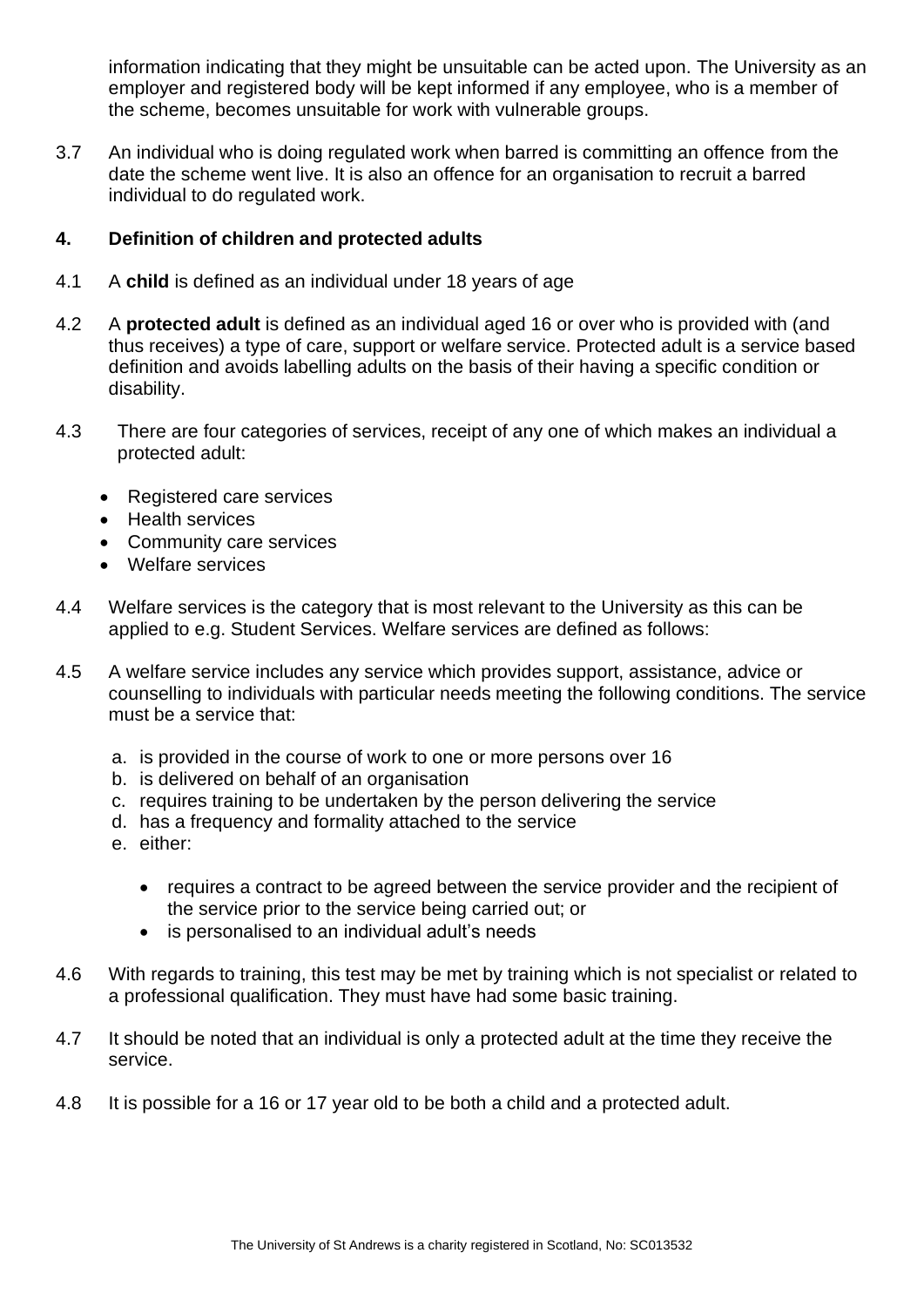# <span id="page-4-0"></span>**5. Regulated work**

- 5.1 There are two types of regulated work (paid or unpaid):
	- regulated work with children
	- regulated work with protected adults
- 5.2 The reason for having two types of work and two corresponding lists of individuals who are unsuitable to do such work is to allow for the fact that unsuitability to work with one group does not necessarily mean unsuitability to work with another.
- 5.3 It is not possible to provide a definitive list of roles, positions or types of employment that constitute regulated work. The PVG Act defines regulated work by reference to the activities that a person does; the establishments in which a person works; the position that they hold; or the people for whom they have day to day management responsibility.
- 5.4 It is important to try and focus on how these definitions impact on University work and roles.

# <span id="page-4-1"></span>**6. How to assess whether the work is regulated**

- 6.1 There are five steps to assessing whether an individual is doing regulated work. This involves the consideration of:
	- a. Is it work? (paid or unpaid)
	- b. Who are they working with? (children or protected adults)
	- c. What do they do? Are any of their duties an 'activity' under the 2007 Act?
	- d. If so, is the activity part of their normal duties?
	- e. Are there exceptions, specifically 'incidental' which apply?
- 6.2 Note that not all 5 steps are required in all cases. There is a very helpful [assessment tool](http://www.disclosurescotland.co.uk/disclosureinformation/pvg_training/self-assessment/index.html) on the Disclosure Scotland website,  using these 5 steps.
- 6.3 It is useful to look at each of these 5 steps in turn and how they might apply to the University.

| Step 1 | Is it work                    | It will almost always be work in the University paid or unpaid.<br>Although, some students doing research projects are<br>technically not doing work within the meaning of the Act but<br>this will be explained further at section 11.                                                                                                                                        |  |
|--------|-------------------------------|--------------------------------------------------------------------------------------------------------------------------------------------------------------------------------------------------------------------------------------------------------------------------------------------------------------------------------------------------------------------------------|--|
| Step 2 | Who are they<br>working with? | Many employees will have contact with children and<br>protected adults as part of their roles with the University and<br>therefore can be deemed to be working with them e.g.<br>Lecturers, School administrative staff. However this does not<br>necessarily mean that they will have to become members of<br>the scheme as progression through the remaining steps<br>shows. |  |
| Step 3 | What do they<br>do?           | <b>Regulated work with children</b><br>According to the 2007 Act, an individual may be doing<br>regulated work with children if their work involves any of<br>following activities. (This is not the full list as detailed in the<br>guidance but those activities that may be relevant to the<br>University):                                                                 |  |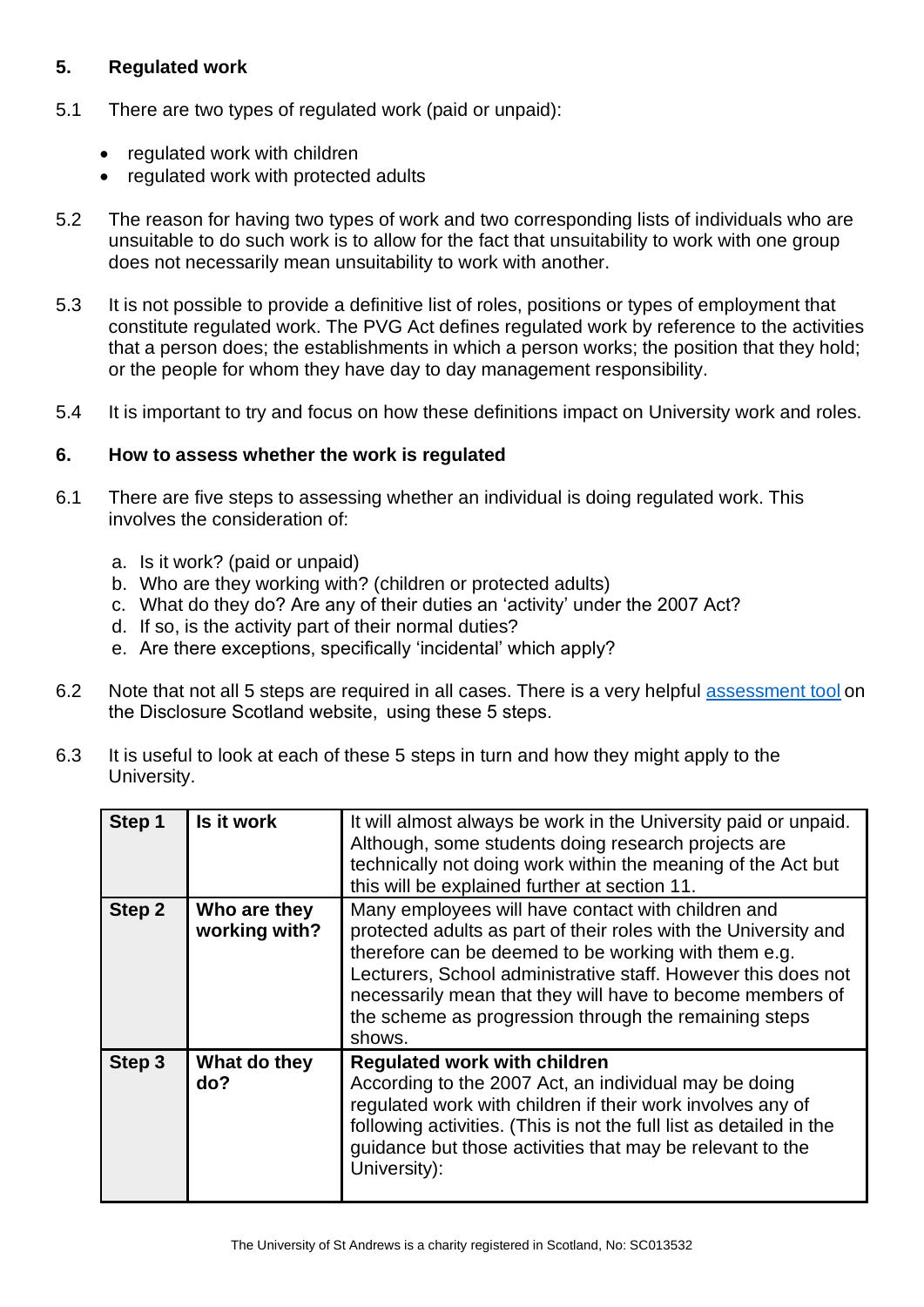|        |                                                    | Teaching, instructing, training or supervising children<br>Being in sole charge of children<br>Unsupervised contact with children under arrangements<br>made by a responsible person<br>Providing advice or guidance to a child or to particular<br>children which relates to physical or emotional wellbeing,<br>education or training.                                                                                                          |
|--------|----------------------------------------------------|---------------------------------------------------------------------------------------------------------------------------------------------------------------------------------------------------------------------------------------------------------------------------------------------------------------------------------------------------------------------------------------------------------------------------------------------------|
|        |                                                    | It could be said that all academic staff teach children<br>(students who are 17 year olds); lots of administrative staff<br>have unsupervised contact with children but for the majority<br>of the time, it is unlikely that they will have to become<br>members of the PVG Scheme because of the 'incidental' test<br>which is explained under step five.                                                                                        |
|        |                                                    | Of course, there are exceptions to this within the University,<br>most notably in the Sports Centre where school aged<br>children are regularly taught by the instructors and summer<br>schools where staff are also involved with school aged<br>children.                                                                                                                                                                                       |
|        |                                                    | <b>Regulated Work with Adults</b><br>An individual may be doing regulated work with adults if their<br>work involves any of the following activities (again not the full<br>$list)$ :                                                                                                                                                                                                                                                             |
|        |                                                    | Teaching, instructing, training or supervising protected<br>adults<br>Being in sole charge of protected adults<br>Providing assistance, advice or guidance to a protected<br>adult or particular protected adults which relates to<br>physical or emotional wellbeing, education or training.                                                                                                                                                     |
|        |                                                    | For the most part, dealing with protected adults in the<br>University should be confined to more pastoral roles with<br>students and staff e.g. Occupational Health staff, Student<br>Support Advisers, Wardens etc. However, managers should<br>be alert to any projects they are setting up in case existing<br>staff have to become Scheme members e.g. research work in<br>care homes.                                                        |
| Step 4 | Is the activity<br>part of their<br>normal duties? | The concept of normal duties is extremely important in<br>limiting the scope of regulated work. Normal duties can be<br>considered something the individual might be expected to do<br>as part of their post on an ongoing basis, e.g. appearing in a<br>job description. There is no particular frequency or duration of<br>work specified in the Act. It depends on the context but it<br>should be reasonably anticipated and occur regularly. |
|        |                                                    | It is unlikely to be normal duties if it is done in response to an<br>emergency; arranged at the last minute to stand in for<br>sickness or other unexpected absence or done as a one off<br>activity of short duration which is not part of the individual's<br>normal routine or occupation.                                                                                                                                                    |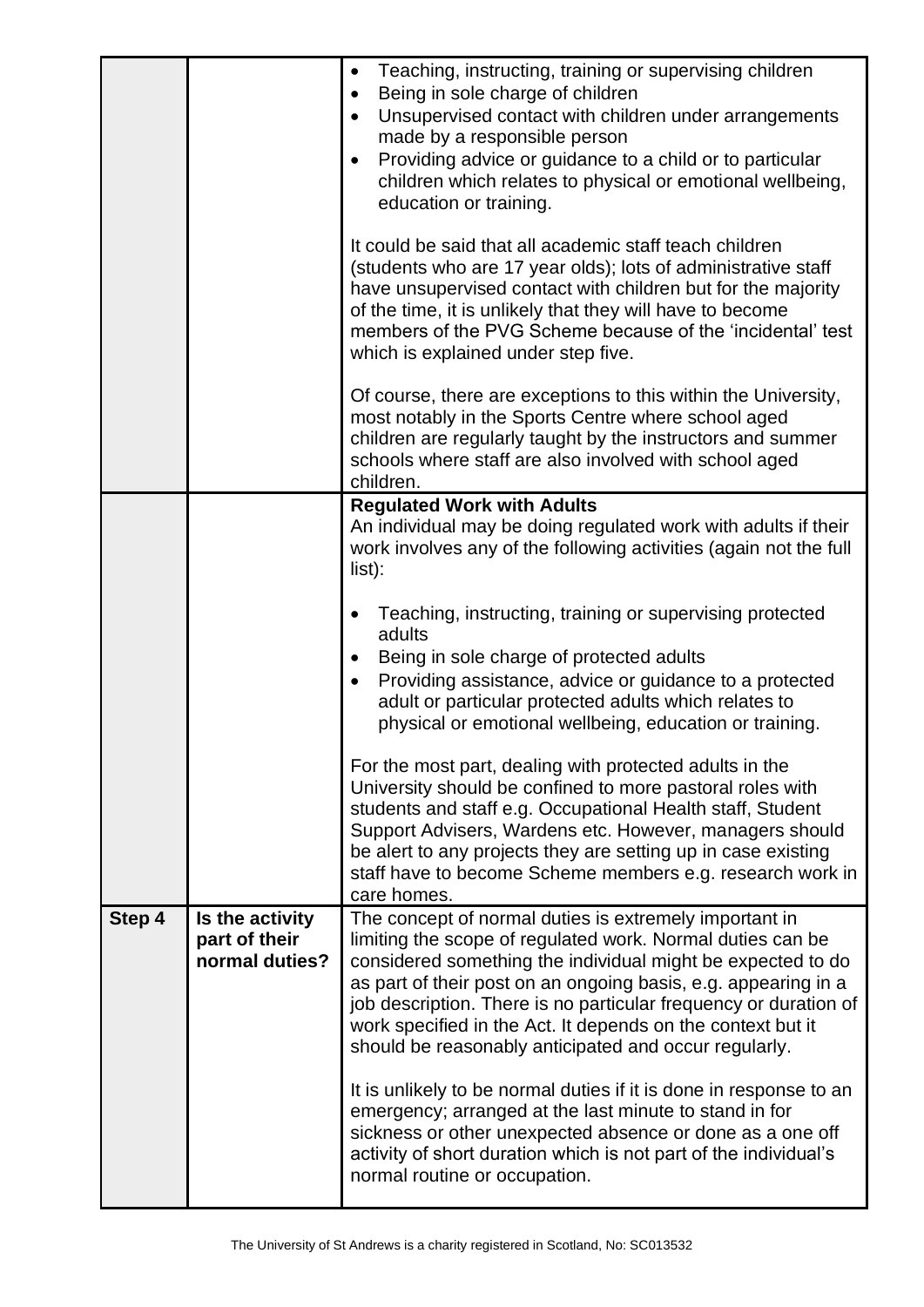|        |                                                                          | If it is not normal duties, it is unlikely to be regulated work.                                                                                                                                                                                                                                                                                                                                                                                                                                                                                                                                                                                                                                    |  |
|--------|--------------------------------------------------------------------------|-----------------------------------------------------------------------------------------------------------------------------------------------------------------------------------------------------------------------------------------------------------------------------------------------------------------------------------------------------------------------------------------------------------------------------------------------------------------------------------------------------------------------------------------------------------------------------------------------------------------------------------------------------------------------------------------------------|--|
| Step 5 | Are there<br>exceptions,<br>specifically<br>'incidental'<br>which apply? | The scope of regulated work is narrowed by the 'incidental'<br>test. This is very important for the University. Some, but not<br>all, activities with children or protected adults are excluded<br>from being regulated work if the activity is occurring<br>incidentally to working with individuals who are not children or<br>protected adults. For example, Lecturers in Universities are<br>teaching classes that are aimed at the population as a whole<br>but include some children in first year undergraduate classes.<br>Despite the fact that some children attend university,<br>teaching them is incidental to the teaching of adults.<br>An activity is likely to be incidental when: |  |
|        |                                                                          | it is open to all<br>attractive to a wide cross-section of society; or<br>attendance is discretionary<br>It is unlikely to be incidental when:<br>targeted at children or protected adults<br>more attractive to children or protected adults than others;<br>or<br>attendance is mandatory                                                                                                                                                                                                                                                                                                                                                                                                         |  |

# **6.4 Work with children themselves in work**

- 6.4.1 If children under the age of 18 are engaged in work for the University (paid or unpaid), individuals working with those children do not have to become members of the PVG Scheme.
- 6.4.2 However there are some exceptions to the rule for children under the age of **16** not undertaking **paid** employment/apprenticeship. The example given in the guidance is that of a Scout leader supervising a group of 14 year olds calling door-to-door to do odd jobs for money. The Scout leader would have to join the scheme.

# **6.5 Children on work experience**

- 6.5.1 If children aged 16 or 17 are on work experience within the University, individuals working with them are exempt from becoming members of the scheme as the children themselves are considered to be working.
- 6.5.2 In respect of younger children on work experience, there is no such exemption, however, it is to be expected that most individuals working with such children would not be doing regulated work because their interaction with the children would either: not be one of the activities; not be their normal duties; or be incidental. For example, Disclosure Scotland says that any care offered to children on work placement would have to be above and beyond what is normally provided to employees for this to be any more than incidental. In practice, only any individual(s) allocated special responsibilities for the children for the entire duration of their placement is/are likely to be doing regulated work.

#### <span id="page-6-0"></span>**7. Regulated work and University posts**

7.1 See [Appendix A](#page-13-0) for a list of posts which the University currently considers as regulated work. The list is not exhaustive, and it is important to continuously revisit the content of posts to assess whether they evolve into regulated work.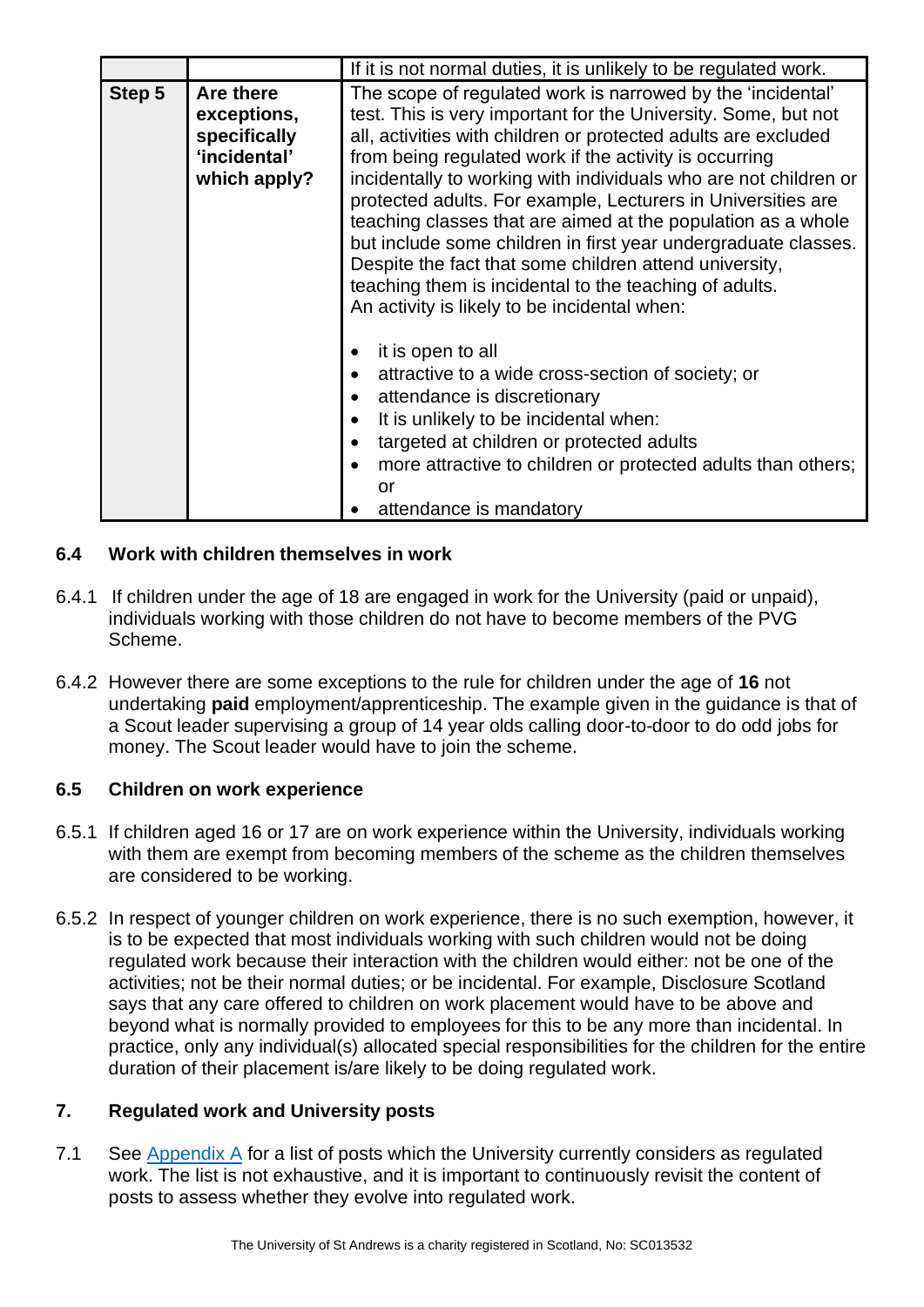## <span id="page-7-0"></span>**8. Work in Schools**

- 8.1 Schools are classed as 'establishments' under the Act and are more tightly regulated than Universities. The same goes for organisations like care homes and FE colleges.
- 8.2 Careful consideration must be given to the types of posts in the University that may be required to go out into schools e.g. in Student Recruitment and Admissions. Advice has been sought from Disclosure Scotland around this and the general rules to follow are:
- 8.3 There is a difference between providing advice and guidance to children as opposed to just imparting information. The former would be classed as regulated work and therefore would require scheme membership, the latter would not.
- 8.4 There is another issue for consideration which is the opportunity to have unsupervised contact with children in the school. If doing anything permitted or required in connection with why the university employee is there allows them the opportunity to have unsupervised contact with children, then this may be classed as regulated work. The example used is being able to wander the school corridors alone, therefore having access to the children. However, having a one-off conversation with a child at an event in a hall with lots of people around is unlikely to fall into this category.
- 8.5 It would be best, when going into a school to limit the opportunity for unsupervised contact with children e.g. ensure teachers are always present.
- 8.6 If, as part of your role, you are frequently required to do work in schools e.g. every week then it may become part of your normal duties to work in an 'establishment' and subsequently will under the scope of regulated work.

# <span id="page-7-1"></span>**9. Research issues**

- 9.1 Generally speaking, when conducting research, the following may provide some guidance when thinking about research projects. It is not meant to be exhaustive and each project will have to be assessed on its own merits.
	- Research with children in 'establishments' if doing anything permitted or required in connection with the research allows a researcher the opportunity to have unsupervised contact with children then PVG Scheme membership will probably be required.
	- Research with protected adults in 'establishments' if doing anything permitted or required in connection with the research allows a researcher the opportunity to have unsupervised contact with protected adults that is more than incidental then again membership will probably be required.
	- If research is being conducted somewhere other than in an 'establishment', where a researcher has unsupervised contact with children under arrangements made by a responsible person (e.g. parent; more information can be obtained on who is a responsible person at [Chapter 2, Regulated Work, Updated September 2015\)](http://www.disclosurescotland.co.uk/disclosureinformation/documents/PVGAct--Guidance--MasterCopy--September2015chapter2.pdf) then it is highly likely that scheme membership will be required. For example, a researcher interviewing children on their own in a youth club with the permission of the parents and the youth worker.
- 9.2 If individuals are going abroad to conduct research and the research, they are carrying out would be considered regulated work in Scotland, they are required to join the PVG Scheme before they begin their research in the other country.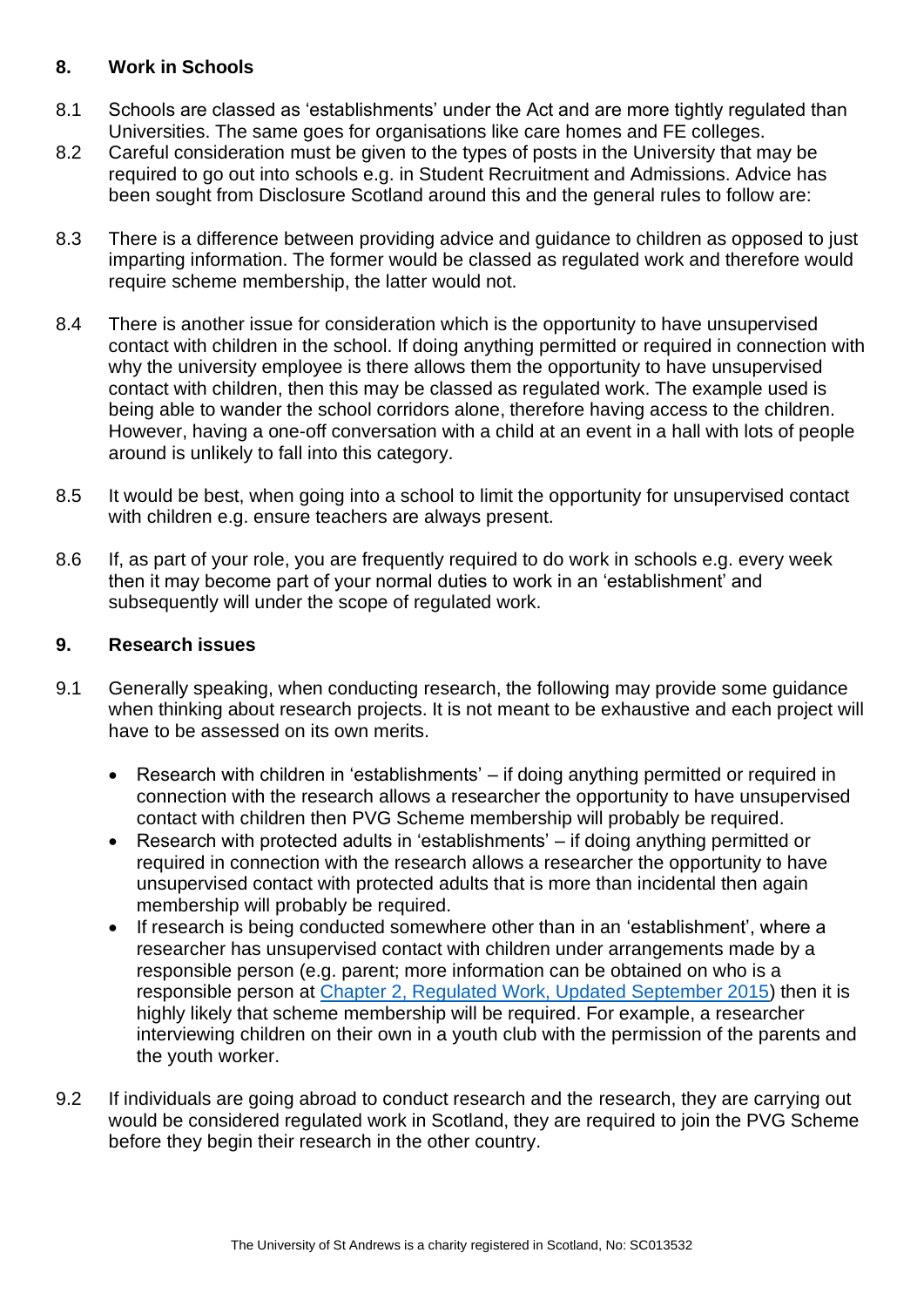#### <span id="page-8-0"></span>**10. Summer schools**

- 10.1 Due to the nature of duties performed by staff working with summer schools, it is likely that they will fall into the category of regulated work. They could be:
	- Teaching, instructing, training or supervising children
	- Being in sole charge of children
	- Having unsupervised contact with children under arrangements made by a responsible person
- 10.2 They could also on occasion be doing work with protected adults.
- 10.3 It would therefore be advisable that if staff are regularly working with summer schools that they become members of the PVG Scheme unless their duties are such that they don't fall into regulated work.

#### <span id="page-8-1"></span>**11. Students**

- 11.1 If students are being employed by the University to carry out regulated work as defined in this policy, they should become members of the PVG Scheme.
- 11.2 Whilst the research projects that students carry out may not be classed as work within the meaning of the Act, some of the activities that they will be undertaking whilst carrying out the research could be classed as regulated work if done by members of staff. Advice from Disclosure Scotland suggests that by classing students as being on placements, they will be eligible to join the PVG Scheme. Advice should be sought from Disclosure Scotland or Human Resources in cases where the situation is not clear.

#### <span id="page-8-2"></span>**12. Existing Staff**

- 12.1 The PVG Scheme will initially apply only to new members of staff or existing members of staff who transfer into roles which involve them undertaking regulated work with children and/or protected adults, but the University will subsequently be required to carry out retrospective checks on existing members of staff who undertake duties which fall under the scope of the Act. It is anticipated that this process will be phased in over a period of 3 years, commencing in 2012.
- 12.2 The University is also required to notify Disclosure Scotland when any members of staff who have been employed in regulated work leave the University.

#### <span id="page-8-3"></span>**13. PVG Scheme Records**

- 13.1 Individuals who are required by the University to join the PVG Scheme for the first time will complete the relevant form and will be issued with a Scheme Record. This Scheme Record is sent to the University as well as the individual and it contains all the vetting information that Disclosure Scotland has regarding the individual. This vetting information may consist of offences that are not relevant to working with children or protected adults much like the old enhanced disclosures.
- 13.2 Once someone is a scheme member, they carry their membership with them from employer to employer making it a portable asset.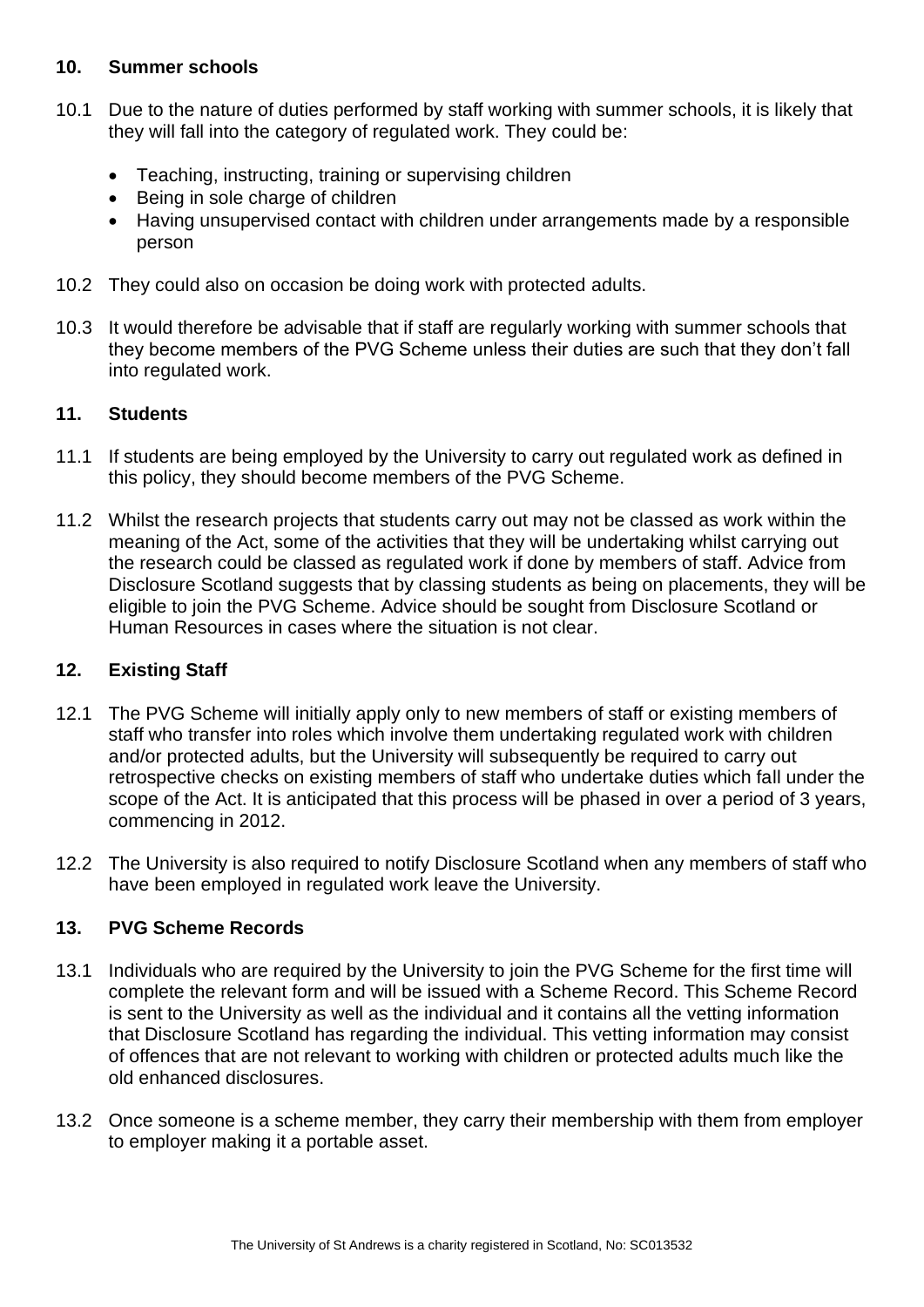- 13.3 For individuals who join the University and are already members of the scheme, a Scheme Record Update can be applied for. This is designed to be a quicker, cheaper and simpler check and it will soon be available to do on line. A Scheme Record Update will be issued and it will state whether any vetting information was on the original Scheme Record as well as whether or not new information has been added since. It will not provide the details of that information. It may be that in such cases, the University would wish to ask for another full Scheme Record to be able to fully assess the individual's suitability for work.
- 13.4 If the individual is barred from regulated work, they and the University will be advised by letter that they are barred from the type of work that they have applied for.

## <span id="page-9-0"></span>**14. Fees**

- 14.1 The University will pay for scheme membership and any updates required for employees. It reserves the right to review its position regarding this at any time. There are two main fee charges:
	- Scheme Record: £59
	- Scheme Record Update: £18

# <span id="page-9-1"></span>**15. Sharing Disclosure/Scheme Records**

- 15.1 There are a number of offences in relation to the sharing of records. The main ones to note are:
	- It is an offence for anybody to share somebody else's records
	- Lawful sharing is permitted where it is necessary to share the record with other employees within the organisation. This should only be for the purposes of enabling the employer to determine suitability for regulated work. In relation to the University this will normally involve the Head of School/Unit with possible reference to the relevant member in the Office of the Principal.
	- A PVG Scheme member may share their own record

# <span id="page-9-2"></span>**16. Referrals by organisations**

- 16.1 The PVG Act places a duty on organisations to make a referral in certain circumstances. Broadly speaking, these are when: an individual doing regulated work has done something to harm a child or protected adult **and** the matter is so serious that the organisation has or would permanently remove the individual from regulated work.
- 16.2 Failure to refer an individual may mean that someone unsuitable for regulated work does not become barred and could go on to harm other vulnerable people.
- 16.3 The Director of Human Resources will usually be responsible for making the referral. It is an offence for the University not to make a referral within 3 months of the criteria being met.

# <span id="page-9-3"></span>**17. Recruitment of ex-offenders**

17.1 The University of St Andrews actively promotes equality of opportunity for all with the right levels of talent, skills and potential, and welcomes applications from a wide range of candidates including those with criminal convictions.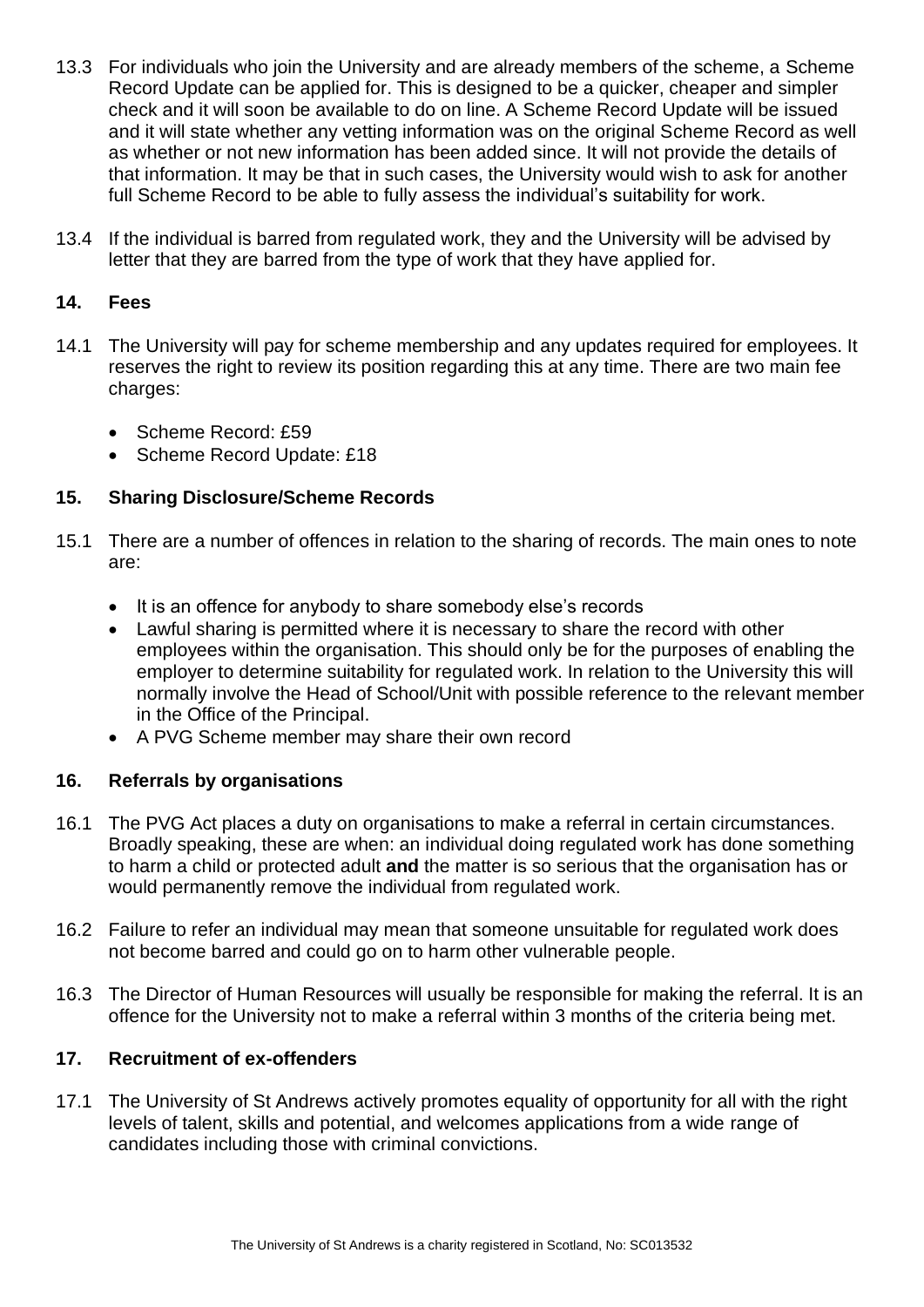- 17.2 Having a criminal record will not necessarily prevent an individual from working at the University. The nature of the position and the relevance to the job, together with the circumstances and background of the offences will be considered very carefully by the Head of School/Unit and Human Resources before a decision is made.
- 17.3 The Rehabilitation of Offenders Act 1974 allows an employer to ask any job applicant whether or not they have any unspent convictions. The employer can only ask about spent as well as unspent convictions if the job applied for is excluded from the 1974 Act by way of the Exclusions and Exemptions (Scotland) Order 2003. Posts identified as childcare and vulnerable adults jobs are excluded under this order. As a result of this, the University has the right to consider an applicant's entire criminal record including spent convictions and other relevant information obtained through the PVG Scheme Record when deciding whether or not to confirm their appointment.
- 17.4 Where an applicant fails to reveal information that is directly relevant to the position sought, this may lead to a withdrawal of an offer of employment. Action may be taken against an existing member of staff, where it is discovered that s/he has failed to reveal information directly relevant to the position held.

#### <span id="page-10-0"></span>**18. Procedure for recruitment and selection of University staff**

- 18.1 Applicants for all posts who apply for any position within the University will have to declare any unspent convictions on the e-recruitment system/application form. A link to this policy is included on the e-recruitment system and a hard copy should be included with the application form.
- 18.2 Should the position be classed as regulated work, it will state clearly on the Further Particulars that the successful candidate will be required to obtain PVG Scheme membership. This will be for working with children, protected adults or both.
- 18.3 Any criminal record information declared will only be shared by those who need to know as part of the selection process i.e. Head of School/Unit with possible reference to the relevant member in the Office of the Principal.
- 18.4 Failure to reveal information relating to unspent convictions could lead to withdrawal of an offer of employment or termination of employment.
- 18.5 For posts which require membership of the PVG Scheme, contracts of employment will be sent to successful candidates with the wording 'subject to being a member of the Protection of the Vulnerable Groups Scheme and receipt by the University of a satisfactory PVG Scheme Record'.
- 18.6 As well as new employees, the University will require all existing employees who transfer to a new role which involves them undertaking duties which fall into the scope of regulated work, to become members of the PVG Scheme.
- 18.7 Guidance will be provided by the University to individuals joining the scheme.
- 18.8 For those who are already scheme members, a Scheme Record Update will be requested, although the University reserves the right to request a full Scheme Record should the Update indicate that vetting information exists.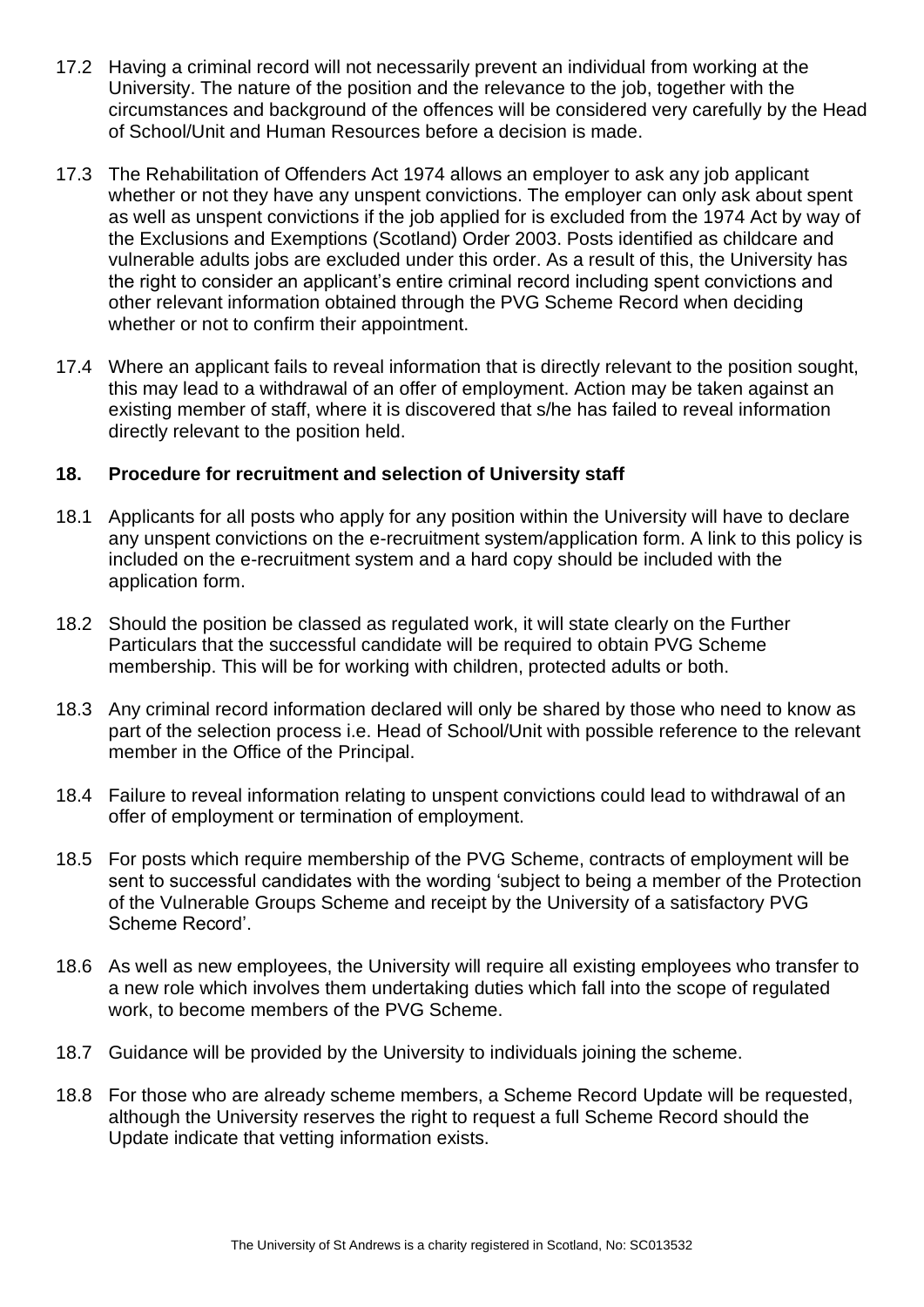- 18.9 No individual should commence work with the University until PVG membership has been confirmed. If exceptional circumstances require that the individual commences work before the PVG membership has been confirmed, advice should be sought from Human Resources.
- 18.10 The University will take into account the following when considering an applicant with a criminal conviction:
	- Whether the conviction or other matter revealed is relevant to the position in question
	- The seriousness of any offence revealed
	- The length of time since the offence or other matter occurred
	- Whether the applicant has a pattern of offending behaviour or other relevant matter
	- Whether the applicant's circumstances have changed since the offending behaviour or the other relevant matters.
	- Are the applicant's references satisfactory?
- 18.11 Normally, no decision will be taken on whether an applicant should be appointed until a meeting has been held with the applicant, a Human Resources Officer and the relevant manager responsible for the position unless the information contained in the record is clearly irrelevant to the decision to appoint.
- 18.12 Successful candidates who require PVG membership but have spent the previous 12 months or more outside the UK will also have to provide an appropriate criminal record check from the countries that they have resided in. The University recognises that this may not always be possible and in such circumstances the individual will be required to sign a declaration form.

#### <span id="page-11-0"></span>**19. Other types of checks**

- 19.1 For non-regulated work three types of disclosure checks are still available basic, standard and enhanced.
- 19.2 The University reserves the right to use these other checks if required.

#### <span id="page-11-1"></span>**20. Handling, holding and Destroying Scheme Record/Disclosure Information**

20.1 Please see [Appendix B](#page-14-0) for this information.

#### <span id="page-11-2"></span>**21. Policy review**

- 21.1 This policy will be reviewed every 3 years or as and when there is a change in the legislation/guidance.
- 21.2 If you have any queries regarding this policy, please contact your Human Resources [Business Partner.](https://www.st-andrews.ac.uk/hr/businesspartner/) You can also get more information at [www.disclosurescotland.co.uk.](http://www.disclosurescotland.co.uk/)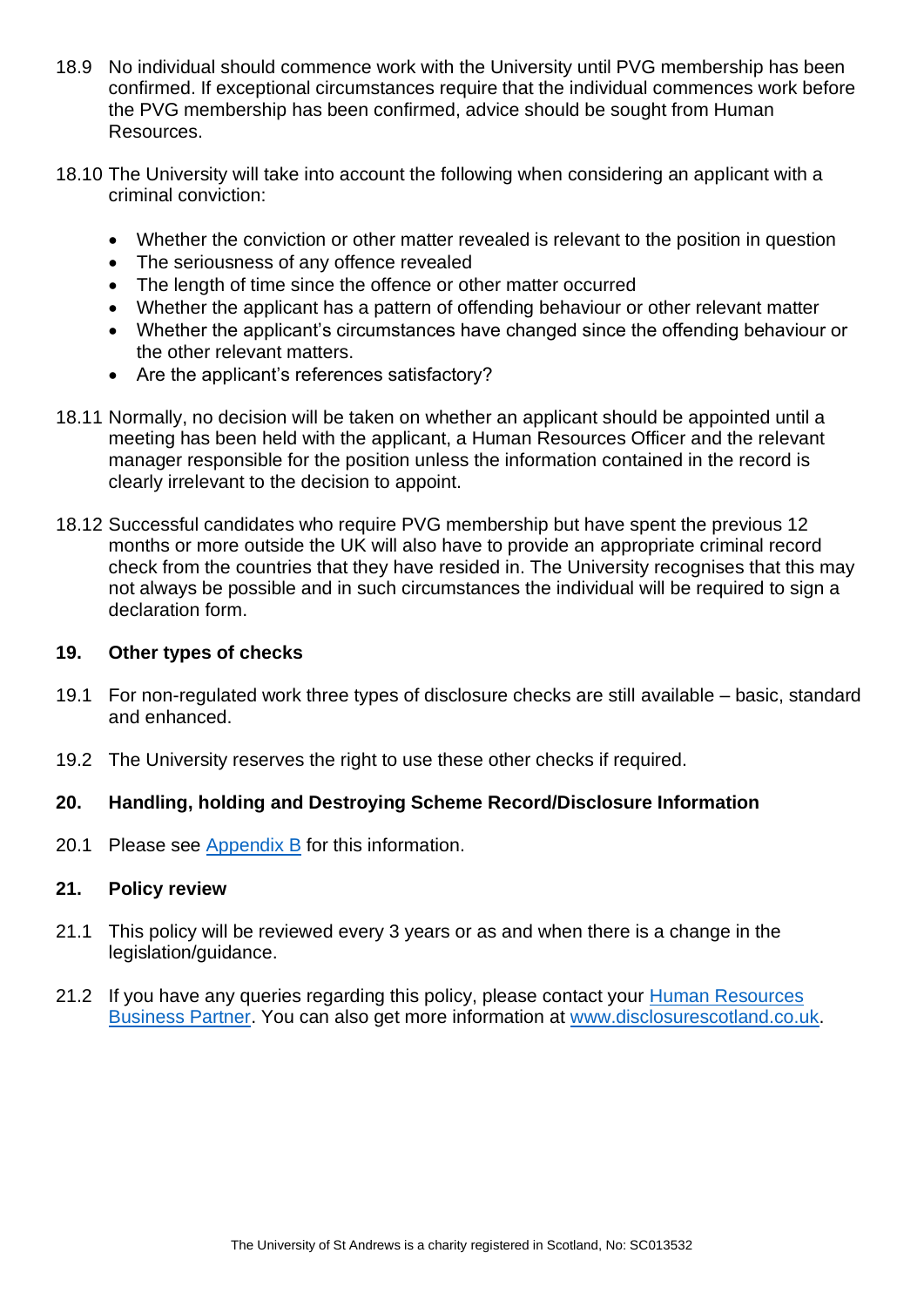| <b>Version</b><br>number | Purpose / changes                                       | <b>Document</b><br><b>status</b> | <b>Author of</b><br>changes, role<br>and school /<br>unit | <b>Date</b> |
|--------------------------|---------------------------------------------------------|----------------------------------|-----------------------------------------------------------|-------------|
| 1.0                      | Migration of policy to<br>the Governance Zone.          | Published                        | Lisa Stewart,<br>Human<br><b>Resources</b>                | 25/06/2019  |
| 1.1                      | Change to<br>classification from<br>internal to public. | Published                        | <b>Lisa Stewart</b><br>Human<br><b>Resources</b>          | 23/10/2019  |
| 1.2                      | Change to<br>expiry/review date                         | Published                        | <b>Lisa Stewart</b><br>HR.                                | 18/02/2020  |
| 1.3                      | Change to review date                                   | Published                        | <b>Lisa Stewart</b><br><b>HR</b>                          | 31/08/2021  |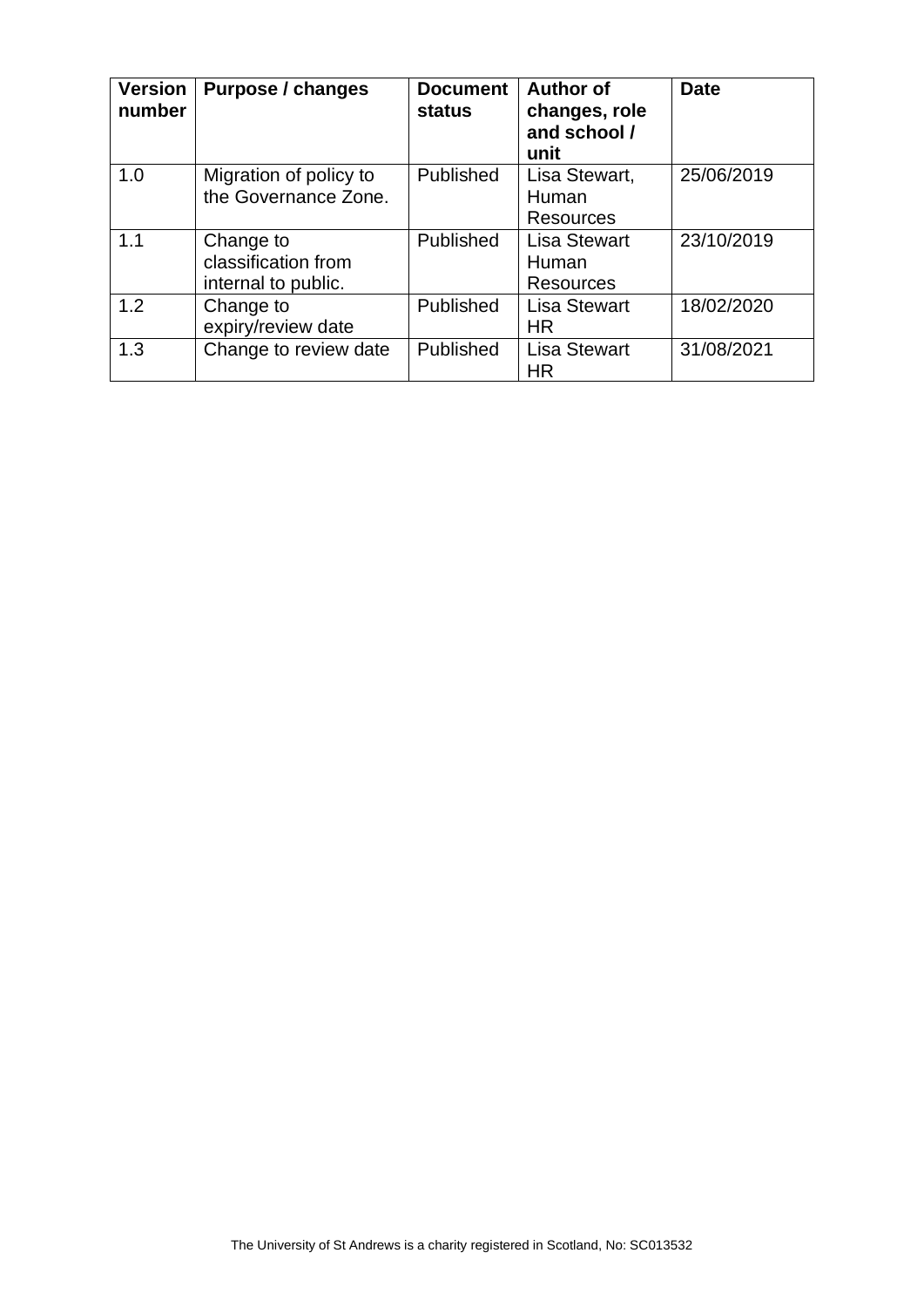# <span id="page-13-0"></span>**Appendix A: Regulated posts at the University**

Listed below are the posts that the University has determined will fall under the scope of regulated work. As such, employees who take up these posts or are already in post will be expected to become a member of the Protection of Vulnerable Groups Scheme.

| <b>Post</b>                                                                                                                                    | <b>Type of check</b>                      |
|------------------------------------------------------------------------------------------------------------------------------------------------|-------------------------------------------|
| <b>Wardens/Assistant Wardens</b>                                                                                                               | <b>PVG</b> – Protected Adults             |
| Sports Centre Instructors/ Sports Coaches who instruct under<br>18 <sub>s</sub>                                                                | PVG - Children                            |
| <b>Student Support /Disabilities Advisers</b>                                                                                                  | <b>PVG</b> – Protected Adults             |
| Chaplains                                                                                                                                      | <b>PVG</b> – Protected Adults             |
| Occupational Health staff                                                                                                                      | <b>PVG</b> – Protected Adults             |
| Music Centre Associate Teachers whose role includes<br>teaching groups of children                                                             | PVG - Children                            |
| Student Recruitment & Admissions Staff who are undertaking<br>certain duties in Schools and FE establishments (see section 8<br>of the policy) | PVG - Children                            |
| Teaching and research staff who are undertaking certain duties<br>in School and FE establishments (see section 8 of the policy)                | PVG - Children                            |
| Clinical Academic staff and School of Medicine<br>academic/research staff with direct contact with patients                                    | PVG - Protected Adults and/or<br>Children |
| Students/staff undertaking certain research projects which<br>involves children or protected adults                                            | PVG – Protected Adults and/or<br>Children |

The above posts are those that are currently eligible to be brought under the scope of regulated work but any new roles that are created within the University will be assessed by Human Resources and the Head of School/Unit to ascertain whether they are also eligible to be considered as regulated work.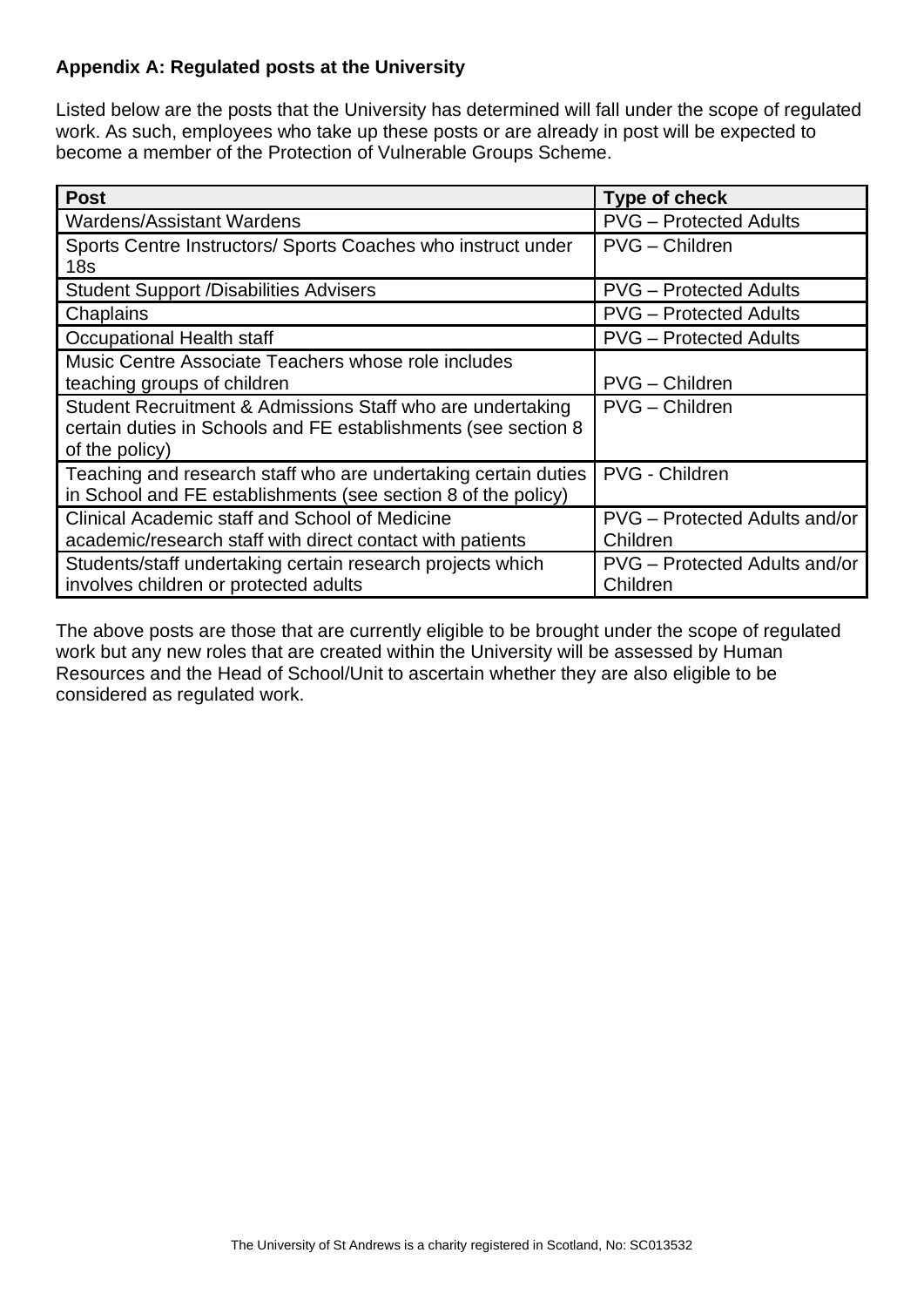# <span id="page-14-0"></span>**Appendix B: Handling, Holding and Destroying Scheme Record/Disclosure Information**

All information disclosed by Disclosure Scotland is sensitive and highly confidential and therefore, the University will handle this information in a responsible way in line with the Disclosure Scotland Code of Practice and the Data Protection Act 1998.

#### **Storage and Access**

Scheme Record/Disclosure information will not be kept on an individual's personal file and will always be kept separately in a lockable, non-portable storage device (e.g. filing cabinet) with access strictly controlled and limited to those who are entitled to see it as part of their duties.

#### **Handling**

In accordance with section 124 of the Police Act 1997, Scheme Record/Disclosure information is only passed to those who are entitled to see it in the course of their duties.

The 2007 Act prevents third parties who are not directly employing, or considering employing somebody to do regulated work, from asking a scheme member for sight of their scheme record.

It is not an offence if the written consent of the subject of the Scheme Record/Disclosure has been obtained to allow the information to be shared with third parties. It is important to note that it is a criminal offence to pass this information to anyone who is not entitled to receive it.

#### **Usage**

Scheme Record/Disclosure information is only used for the specific purpose for which it was provided. The information provided by an individual for a position within the University of St Andrews is not used or disclosed in a manner which is incompatible with this purpose.

#### **Retention**

Scheme Record/Disclosure information will not be kept longer than 90 days to allow for the consideration and resolution of any disputes or complaints. If, in very exceptional circumstances, it is considered necessary to keep the information longer than 90 days, Disclosure Scotland will be consulted about the validity of this.

#### **Disposal**

At the end of the retention period, the information will be destroyed by shredding. Scheme Record/Disclosure information will be taken from secure storage and shredded immediately; it will not be placed in transitory storage e.g. confidential waste bag. No photocopies, digital images or computer-based copies of the Scheme Record will be kept. However, details of the date the Scheme Record was received and the unique reference number will be kept on the individual's personal record.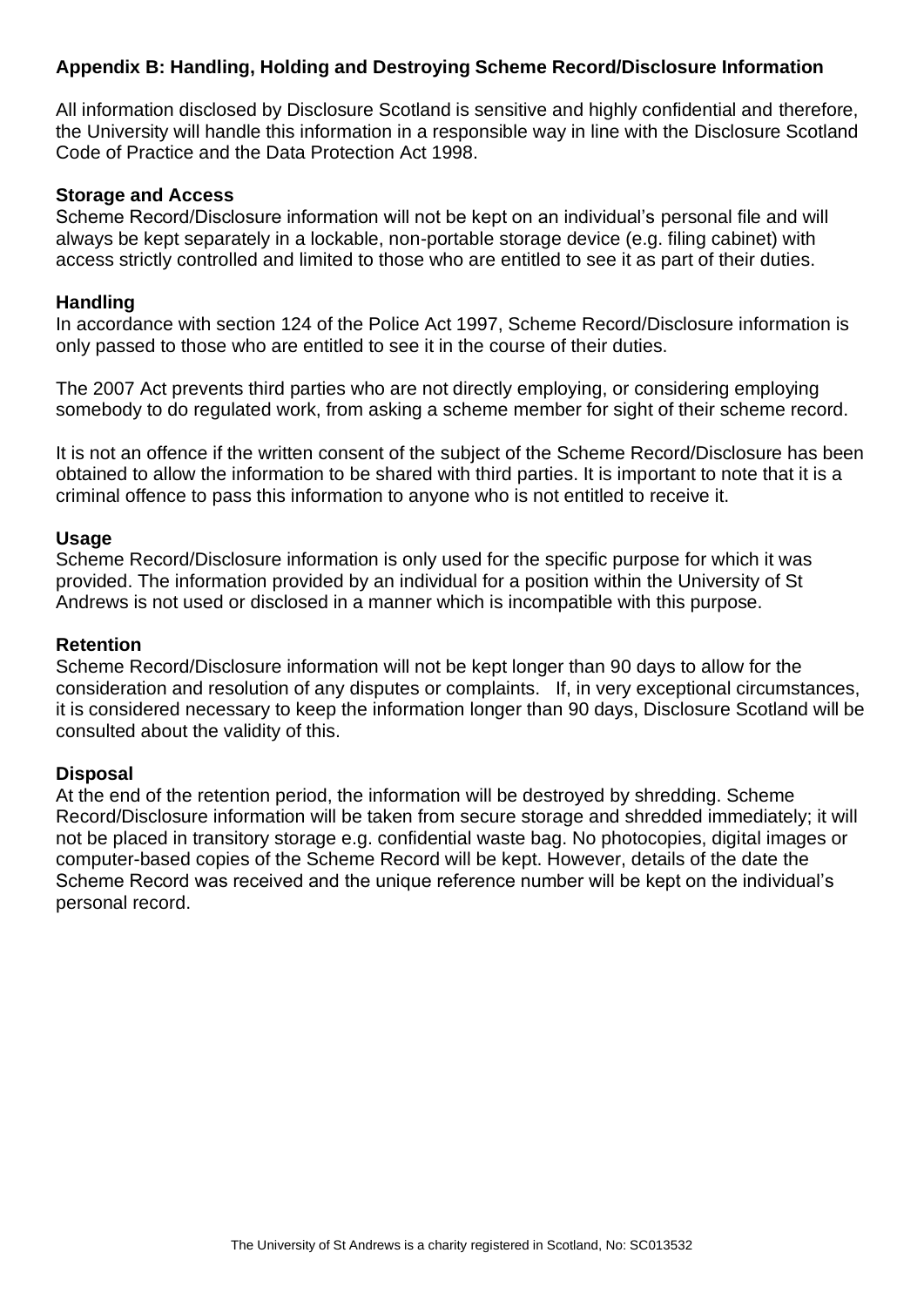## <span id="page-15-0"></span>**Appendix C: Guidance notes for the PVG Scheme**

**This guidance provides a snapshot of the main issues that arise within the University with regards to the PVG scheme. Ideally, it should be read in conjunction with the PVG policy and particularly, with [Appendix A](#page-13-0) of the policy which provides a list of University positions that require a PVG check.** 

- 1. Casual Tutors no longer have to be checked unless they have specifically been employed to solely tutor children.
- 2. In the Sports Centre, instructors will only need to be checked if, as part of their duties, they will be teaching/instructing groups of children (under 18s). Other instructors, who teach mixed classes, will not need to be checked even though children form part of the mixed class.
- 3. When considering research projects with children and protected adults, it is important to look at whether there is going to be any unsupervised contact with these vulnerable groups as the research itself is not considered an 'activity' under the Act. If there is always going to be a responsible person present while you are conducting your research e.g. teacher/care home attendant/youth worker, there is no need to be checked but if you are going to be left unsupervised, then it is likely that you will need to be checked. Unsupervised contact with children under arrangements made by a responsible person is an activity under the Act. This is particularly important if you are in a school where the possibility of even being alone with a child in a corridor is considered enough to warrant a PVG check.

If the research involves a cross section of society and contact with children is only incidental to the research, it may be that the check is not required. However, Human Resources should be contacted in these circumstances.

See section 9 of the PVG policy for more detail.

4. Occasionally, Units/Schools take school aged children for work experience. If the children are 16 or 17 years old, then it is quite clear that staff interacting with them do not have to be checked.

If the children are under 16, most staff will not have to checked, but if a member of staff is going to be spending more time with that child than they normally would with other employees on day to day basis, they should probably be checked as this 'above and beyond' contact would bring it outside the incidental rule. Staff working with employees under the age of 18 e.g. apprentices do not have to be checked.

- 5. Schools are classed as 'establishments' under the Act and are more tightly regulated than Universities. The same goes for establishments like care homes and FE Colleges. There are some areas of the University that regularly visit Schools, however whether you need to be checked depends on what type of activity you are doing within the School and whether you have any unsupervised contact with the children. For more detailed advice, you should read section 8 of the PVG policy.
- 6. When considering the issue of unsupervised contact with children, a check will probably not be required if this contact is merely ad hoc and happens as part of general contact with the wider public or student body as this contact would fall under the incidental rule. Please contact Human Resources if you require further advice regarding this.